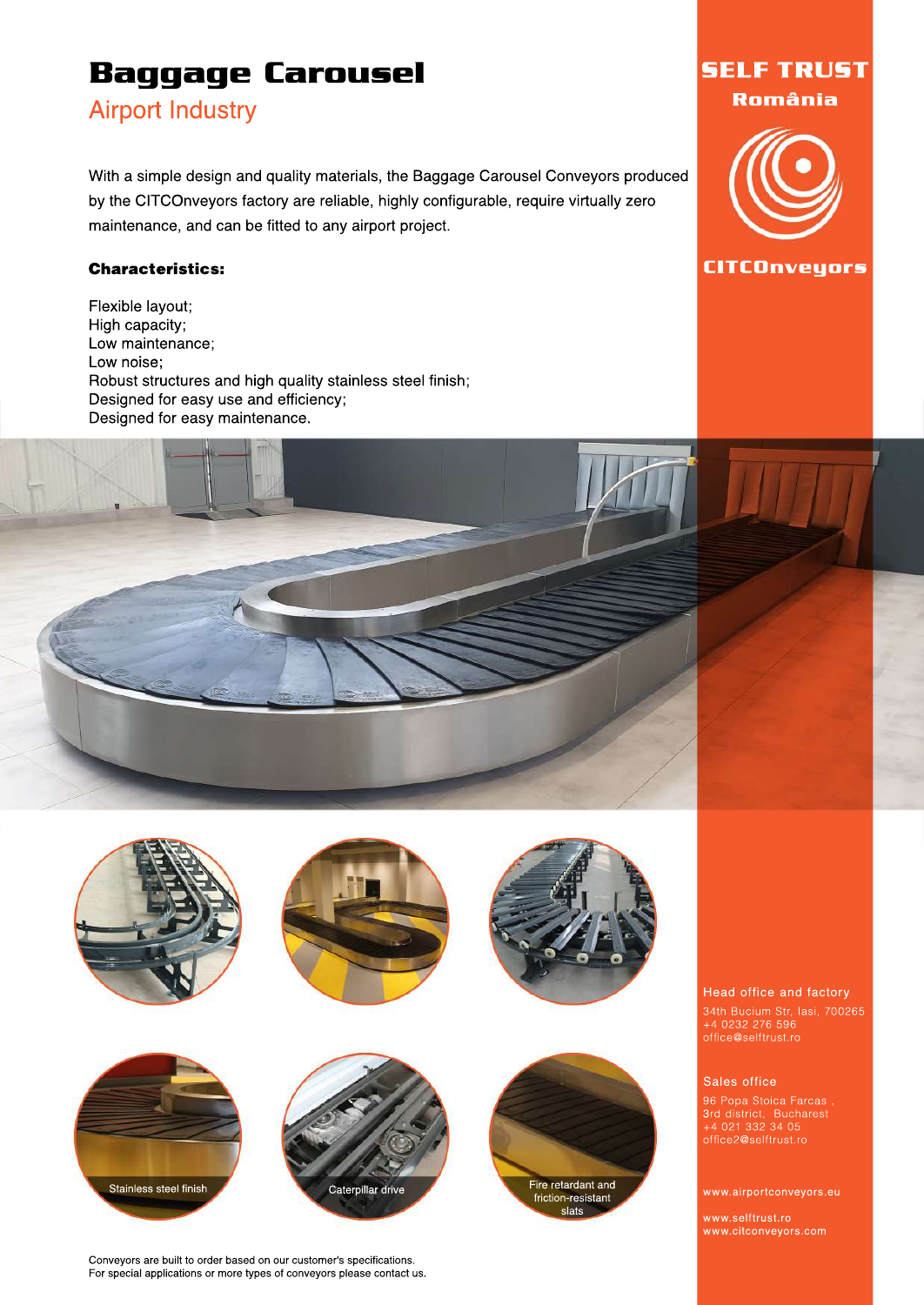### **Airport Industry**

Active width of slate: 1.016 mm

Type of slate: Uraskate low friction material fire retardant 95 +/- 5 Shore A or equivalent

Type: Horizontal for U and Inclined for O Carousels; Height at slat level 400 mm, with the possibility of adjustment ±50 mm (Other heights can be produced if indicated);

Finishing: Stainless steel for the public area and powder coated mild steel for the loading area (the colour will be indicated by the client from the RAL Color Chart);

Engine used: SEW or equivalent (the power will be choosed according with the informations regarding the estimated weight per linear meter) Standard speed: 30 m / min (the final speed will be established according to the clients requirements without any extra cost)



**CITCOnveyors**

**SELFTRUST Rom ânia**

## **Drive Unit**

The strong and reliable SEW drive unit with the new high-efficiency-energy saving drive (class IE2) moves a low belt drive. The transmission belt lies on with entire surface at several transport chain links and takes them up by the resulting friction forces.

The forces, produced by this kind of drive, can move a link turn conveyor with a total length of max. 60 m. Race tracks, which are longer, need a second drive.

All maintenance and adjusting works can be done with standard tools.



#### Conveyors are built to order based on our customer's specifications. For special applications or more types of conveyors please contact us.

#### Head office and factory

34th Bucium Str, Iasi, 700265 +40232276596 office@selftrust.ro

#### Sales office

96 Popa Stoica Farcas, 3rd district, Bucharest +40213323405 office2@selftrust.ro

www.airportconveyors.eu

www.selftrust.ro www.citconveyors.com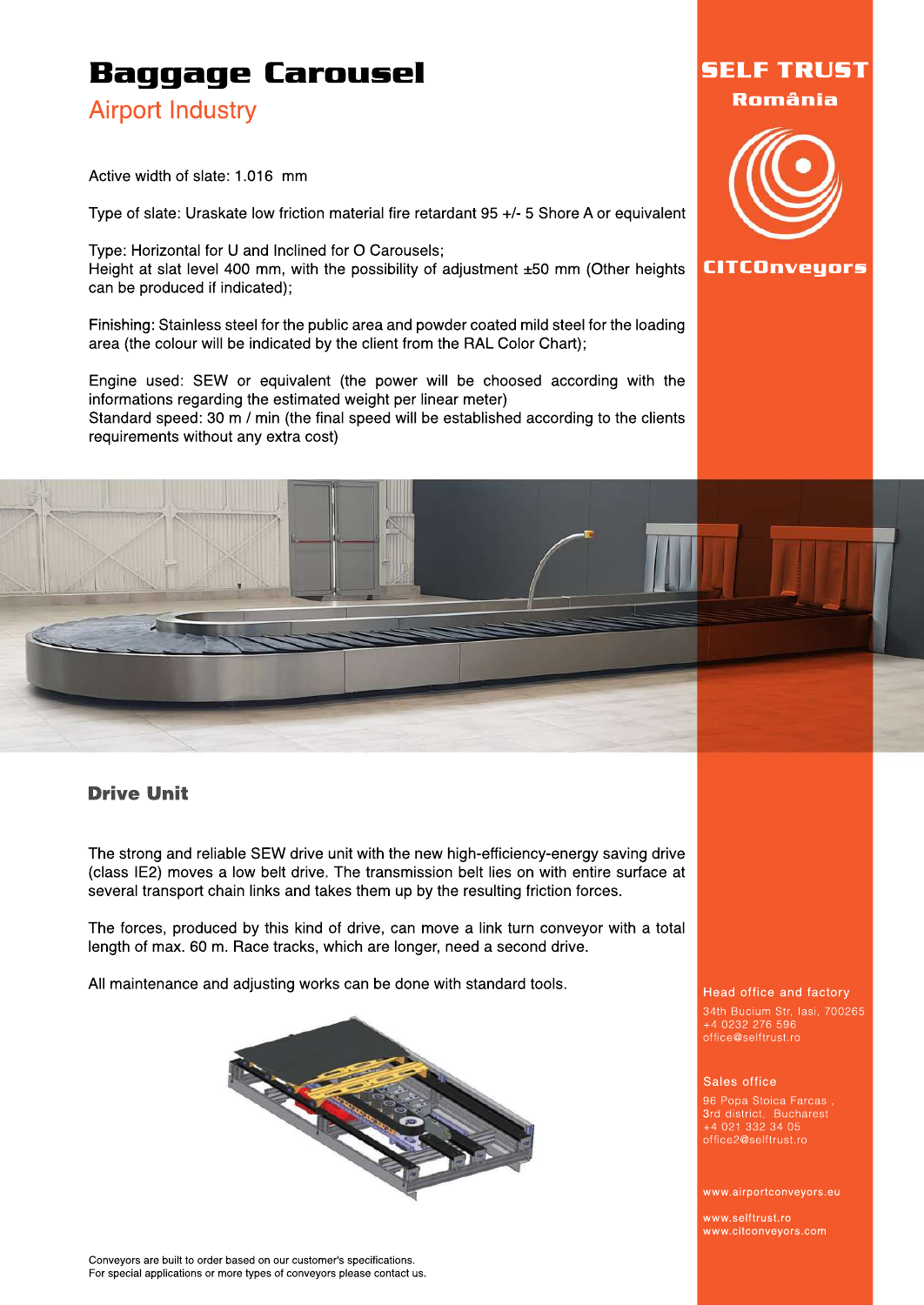

Transport elements are made from Uraskate material

Polyurethane roller with **SKF Bearing** 

www.selftrust.ro www.citconveyors.com

Conveyors are built to order based on our customer's specifications. For special applications or more types of conveyors please contact us.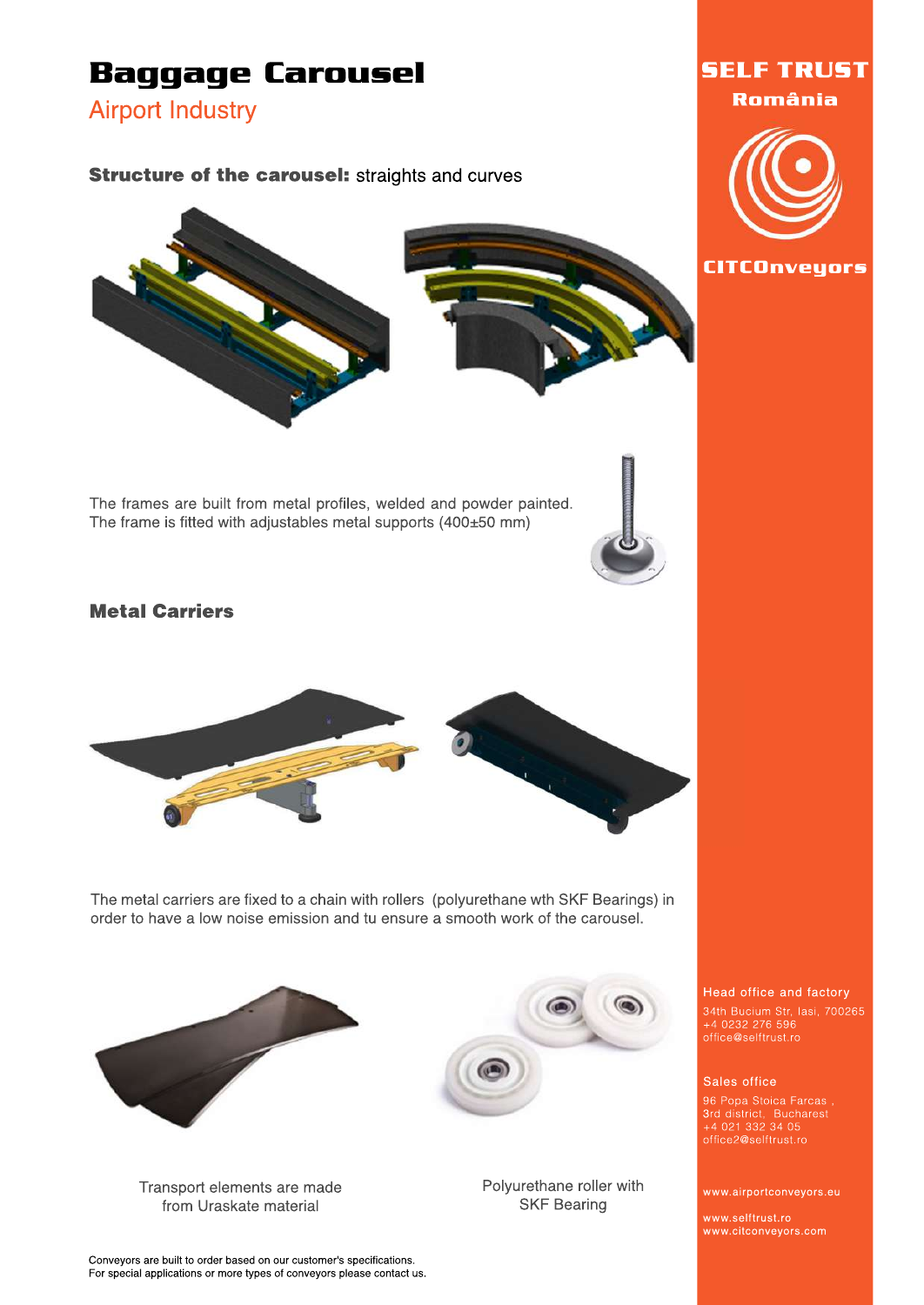**Airport Industry** 

#### **Adjustment of the drive unit**



#### **Covering**



The carousel is covered in stainless steel metal sheets Aisi 304

#### **Inclined carousel views and details**



Conveyors are built to order based on our customer's specifications. For special applications or more types of conveyors please contact us.





#### Head office and factory

34th Bucium Str, Iasi, 700265<br>+4 0232 276 596<br>office@selftrust.ro

#### Sales office

96 Popa Stoica Farcas,<br>3rd district, Bucharest<br>+4 021 332 34 05<br>office2@selftrust.ro

www.airportconveyors.eu

www.selftrust.ro www.citconveyors.com